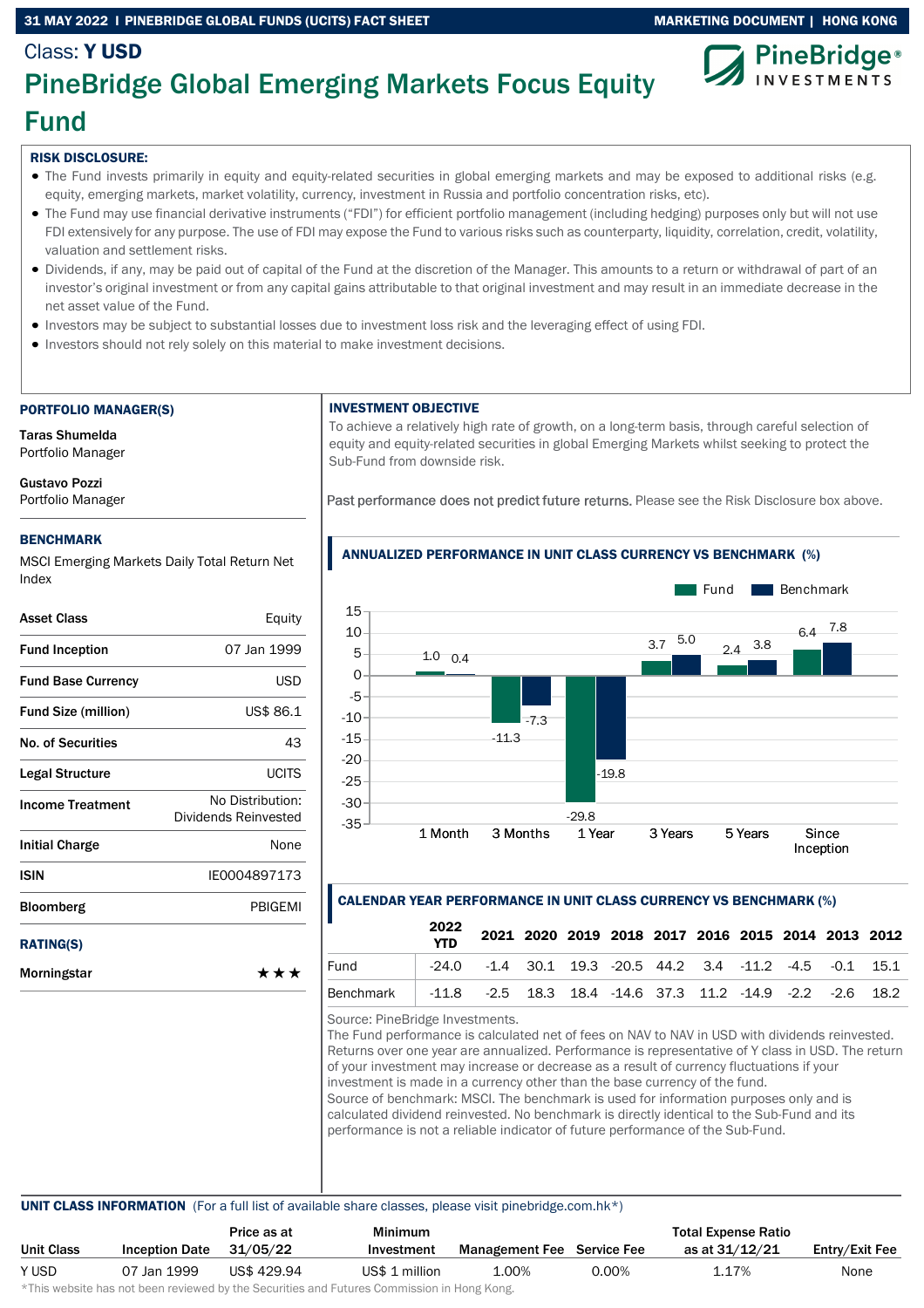### 31 MAY 2022 I PINEBRIDGE GLOBAL FUNDS (UCITS) FACT SHEET MARKETING MARKETING DOCUMENT | HONG KONG

### Class: Y USD

# PineBridge Global Emerging Markets Focus Equity Fund

### SECTOR BREAKDOWN (%)

|                               | <b>FUND</b> | <b>BENCHMARK</b> |
|-------------------------------|-------------|------------------|
| <b>Financials</b>             | 22.4        | 21.8             |
| <b>Consumer Discretionary</b> | 21.9        | 12.8             |
| Information Technology        | 17.5        | 21.1             |
| Industrials                   | 13.3        | 5.5              |
| <b>Health Care</b>            | 7.2         | 3.6              |
| <b>Consumer Staples</b>       | 6.7         | 6.0              |
| Energy                        | 5.4         | 5.0              |
| <b>Communication Services</b> | 3.3         | 10.2             |
| Other                         | 0.9         | 13.9             |
| Cash                          | 1.4         | 0.0              |

### FUND ANALYSIS

|                        | <b>3 YEARS</b> |
|------------------------|----------------|
| Information Ratio      | $-0.2$         |
| <b>Sharpe Ratio</b>    | 0.1            |
| Alpha $(%)$            | $-1.8$         |
| Tracking Error (%)     | 7.3            |
| Standard Deviation (%) | 23.1           |
| Beta                   | 1.2            |
| R Squared (%)          | 93.5           |

### PORTFOLIO CHARACTERISTICS

| Wtd Avg Mkt Cap US\$ million | 66,483.0 |
|------------------------------|----------|
| P/E Ratio                    | 14.7     |
| P/B Ratio                    | 2.2      |
| <b>ROE</b> (%)               | 18.1     |
| Debt to Equity Ratio         | 0.38     |

### GEOGRAPHICAL BREAKDOWN (%)

|                      | <b>FUND</b> | <b>BENCHMARK</b> |
|----------------------|-------------|------------------|
| China                | 28.4        | 30.6             |
| Taiwan               | 12.5        | 16.0             |
| India                | 12.5        | 12.8             |
| South Korea          | 9.0         | 12.7             |
| <b>Brazil</b>        | 7.1         | 5.6              |
| Mexico               | 6.2         | 2.3              |
| <b>United States</b> | 5.5         | 0.0              |
| South Africa         | 5.3         | 3.8              |
| Other                | 12.2        | 16.2             |
| Cash                 | 1.4         | 0.0              |

### TOP TEN HOLDINGS (%)

|                                              | <b>FUND</b> |
|----------------------------------------------|-------------|
| SK hynix Inc.                                | 4.7         |
| Taiwan Semiconductor Manufacturing Co., Ltd. | 4.6         |
| Alibaba Group Holding Ltd.                   | 4.3         |
| Doosan Bobcat, Inc.                          | 4.3         |
| Jumbo S.A.                                   | 4.0         |
| Ping An Bank Co., Ltd.                       | 3.5         |
| Schlumberger N.V. (Schlumberger Limited)     | 3.3         |
| Pinduoduo, Inc.                              | 3.2         |
| <b>FirstRand Limited</b>                     | 3.1         |
| Wal-Mart de Mexico SAB de CV                 | 3.1         |

### **GLOSSARY**

Alpha: Measures the relative performance generated by the fund compared to the benchmark. An alpha of 1.0 indicates that the fund has outperformed its benchmark by 1%, after adjusting for risk of the benchmark.

Beta: Reflects sensitivity of the fund's returns to that of benchmark returns. A beta of 1.05 suggests that the fund could perform 5% better than the benchmark in up market and 5% worse in down market, assuming all other factors remain constant.

Exit Fee: Fee charged to investors when they redeem unit from a fund.

Information Ratio: Measures the funds returns above the benchmark returns relative to the risk (volatility) of the excess returns. It is a measure that identifies the consistency of the manager to outperform the benchmark.

Initial Fee: Fee charged to investors when they purchase units in a fund.

Management Fee: Percentage of the fund's assets that unitholders pay annually as remuneration to the investment adviser for managing the fund.

R Squared: Reflects the proportion of fund performance explained by changes in the benchmark. A high R-squared indicates the fund's performance has been in line with the benchmark. A low R-squared indicates the fund's performance has not been in line with the benchmark.

Service Fee: Percentage of fund's assets that retail unitholders pay annually for distribution services.

Sharpe Ratio: Measure of the fund's risk adjusted performance calculated as the portfolio returns in excess of the risk-free rate, divided by the risk (volatility) i.e. the Standard Deviation. The higher the Sharpe Ratio the better the returns compared to the risk taken.

Total Expense Ratio (TER): Estimated percentage (annualized) of fund assets used to pay for management fees and operating expenses, including service fees (if any) incurred by the fund. Fund expenses are reflected in the NAV. When calculating the TER, PineBridge has used the amount of expenses that it has received or estimated in its capacity as the Fund's Manager. Please note that the expense ratio includes variable expenses that are based on a number of factors including fund size, transactions, and other expenses. No assurance can be given that the TER will be realized over any future given period.

Tracking Error: Reflects the degree of variability of fund returns in relation to the benchmark. The lower the number the closer the fund's historic performance is to the benchmark.